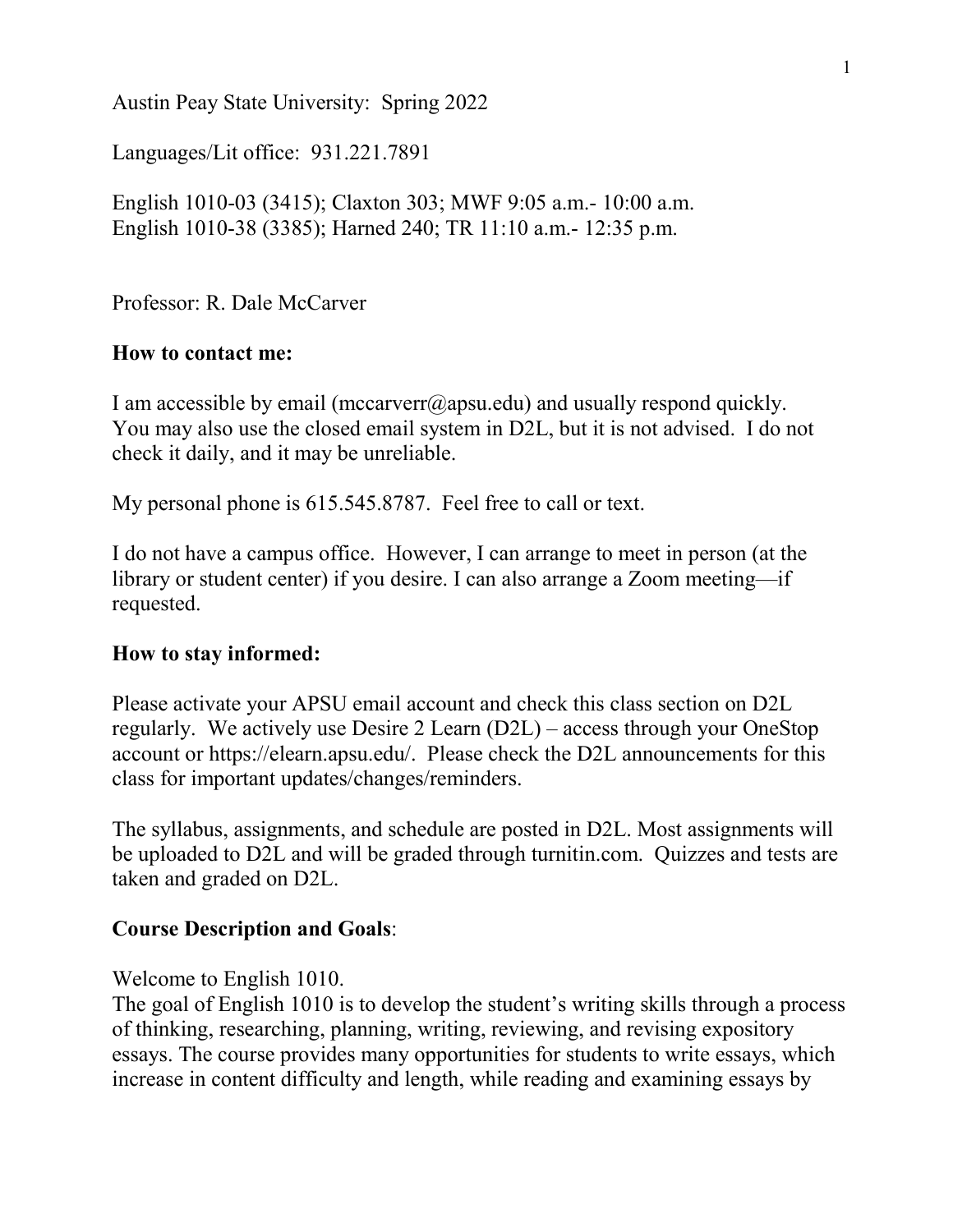professional writers. Students will also study their classmates' essays and will offer suggestions for improvement.

## **Learning Outcomes:**

By the end of the term, students who successfully complete the class will demonstrate the ability to:

At the end of this course, you should be able to do the following:

- $\triangledown$  write well-developed essays that advance a clearly articulated thesis;
- $\boxtimes$  edit your own writing for structure, style, and grammatical and mechanical correctness;
- $\triangledown$  perform effective searches for information from a variety of sources;
- $\Box$  incorporate appropriate research into an argumentative essay;
- $\triangledown$  correctly document any information you have received from outside sources.

# **Course Texts (optional):**

*How to Write Anything, with Readings. 4th ed.* John J. Ruszkiewicz and Jay T. Dolmage. Bedford/St. Martin's, 2019.

*Rules for Writers, 9th ed.,* Diana Hacker and Nancy Sommers. Bedford/St. Martin's, 2016.

We will NOT refer to these texts in class, but you may find them useful in this class and your future college classes.

### **File format/style requirement:**

APSU students have free access to Microsoft Office. Essays and most other assignments must be turned in as .doc, .docx, or .PDF files into the Dropbox on D2L **by the due date**. Other file formats (e.g., Google Docs, Pages) cannot be opened or graded. After the due date has expired, the Dropbox closes, and no points will be given.

Assignments should follow MLA guidelines for presentation. I will discuss these elements in depth before the first MLA-formatted assignment is due.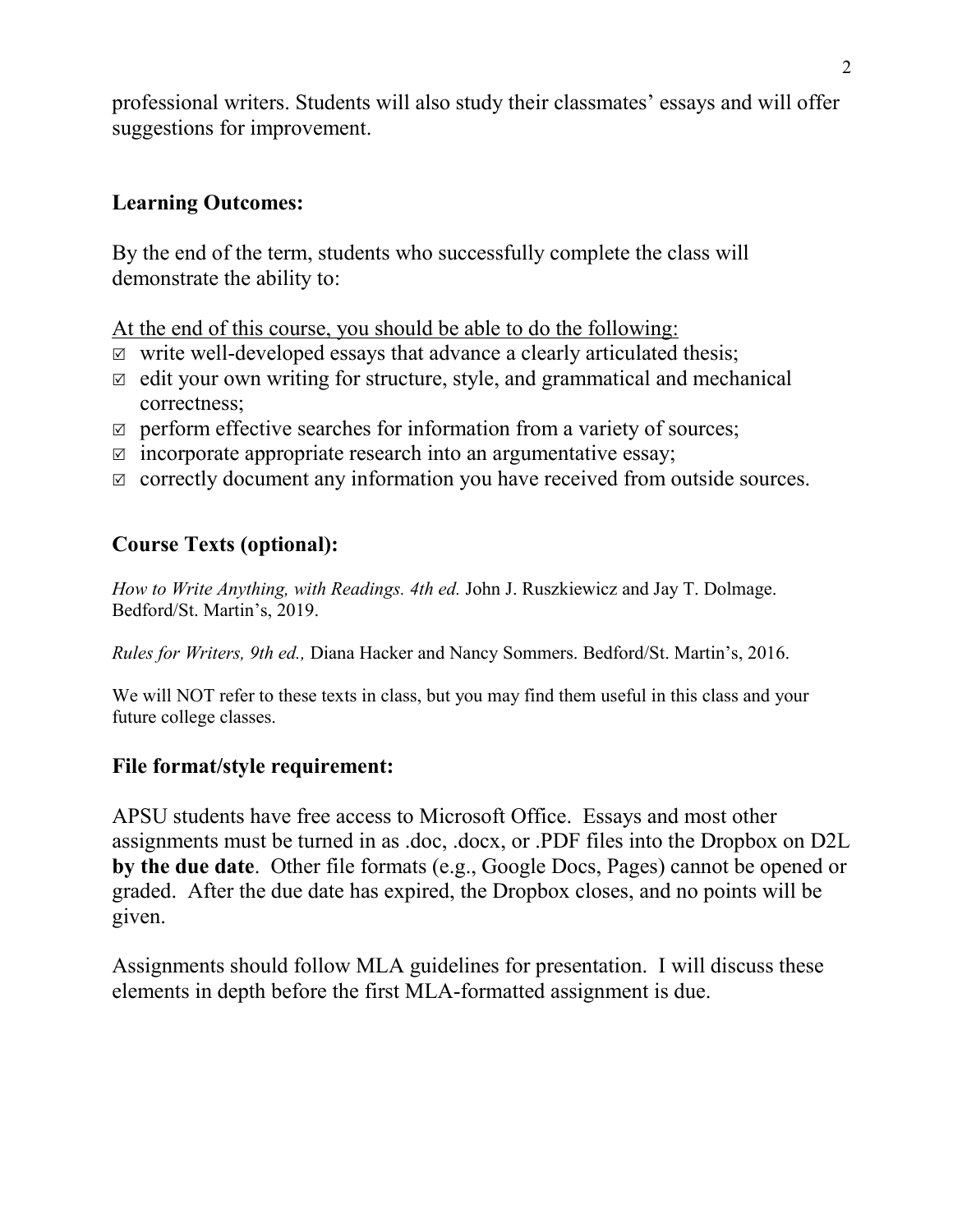### **Coursework and grades:**

Full explanations of each assignment will be given when assigned. You can also review assignments, rubrics, etc., on D2L.

This is a writing class. By the end of the semester, you will have mastered a writing process that will allow you to write college-level papers.

Each week you will submit an assignment designed to help you master the writing process. By the end of the semester, you will be writing completed essays.

## **MINI ESSAYS/ASSIGNMENTS: approximately 500 points**

### **Deadlines for essay submissions are never extended.**

## **ATTENDANCE/PARTICIPATION:** approximately **40 points**

You earn about three points/week—**IF you arrive on time, sign the attendance book, stay until the end of class, and participate (pay attention, contribute to class)**. If APSU or the professor cancels class, everyone will receive the points for that class.

Students are counted present for university-mandated absences (e.g., Covid quarantine or participation in athletic events, etc.).

IMPORTANT: You must attend at least 60% of the classes to receive credit for the class.

### **Grade Scale (in points):**

 $A = 450 - 500$  $B = 400 - 449$  $C = 350 - 399$  $D = 300 - 349$  $F = 300$ 

## **IMPORTANT NOTE ABOUT GRADES:**

Grades are not "averaged" in the traditional sense. You are amassing points throughout the semester. For example, if you make five points out of ten on an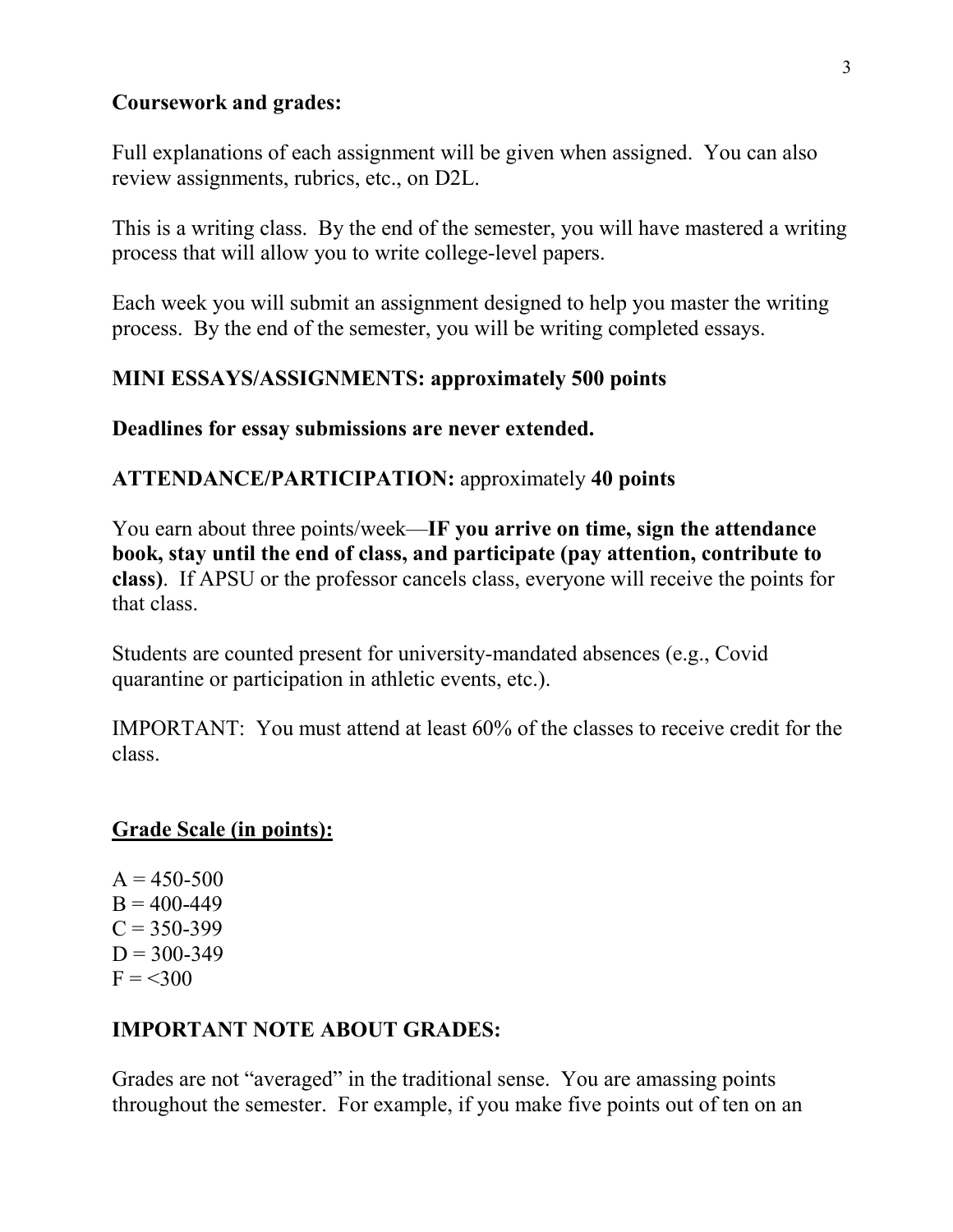assignment worth ten points, it is best not to think of that grade as a 50. Instead, think of that grade as five points toward your goal of 300 (to pass) or 450 (to earn an A). I compute grades this way to help you; the downside is that it makes it more challenging to determine a "current" grade before the semester ends.

**Please do not stress about grades.** Almost without exception, students in my class make the grade they need/want to make. **Contact me** if you feel overwhelmed or confused or lost.

## **Policies and procedures:**

Classroom civility:

- **Please demonstrate respect towards your fellow classmates and to me. A few** ways that you can do this: Prepare for class by having the proper mindset. Stay focused on the work for this class. Discuss the material (and freely disagree) in a constructive, mature way.
- $\blacksquare$  This classroom is a safe space for intellectual work. Aggressive, hateful speech will not be tolerated. Disrespectful, inappropriate, or downright rude comments or actions make a positive environment difficult, and I ask you to refrain from such behavior.
- $\blacksquare$  This list does not cover every possibility for classroom incivility, of course. I reserve the right to define disruptions and to insist on proper decorum within our classroom. Those who violate these policies will no longer be welcome in the class. Please read the "Code of Student Conduct" in the new Student Handbook for further information about conduct expectations.
- Some discussions allow you to share personal stories/experiences. Never share anything that makes you feel uncomfortable. Please do not use names of family or friends.
- Unnecessary Technologies: NO cell phones, text messaging, earpieces, etc., in class. Students who are text messaging, checking for text messages, talking on cell phones, or doing anything else even remotely related to their cell phones or similar devices, even if they think nobody can tell, may be asked to leave immediately and will receive a very low participation grade. Relatedly, you may not make any audio or video recording of the class activities. Unless you provide evidence of a documented need, you may not take notes on your laptop or other electronic device. Notes (slides) are available in D2L.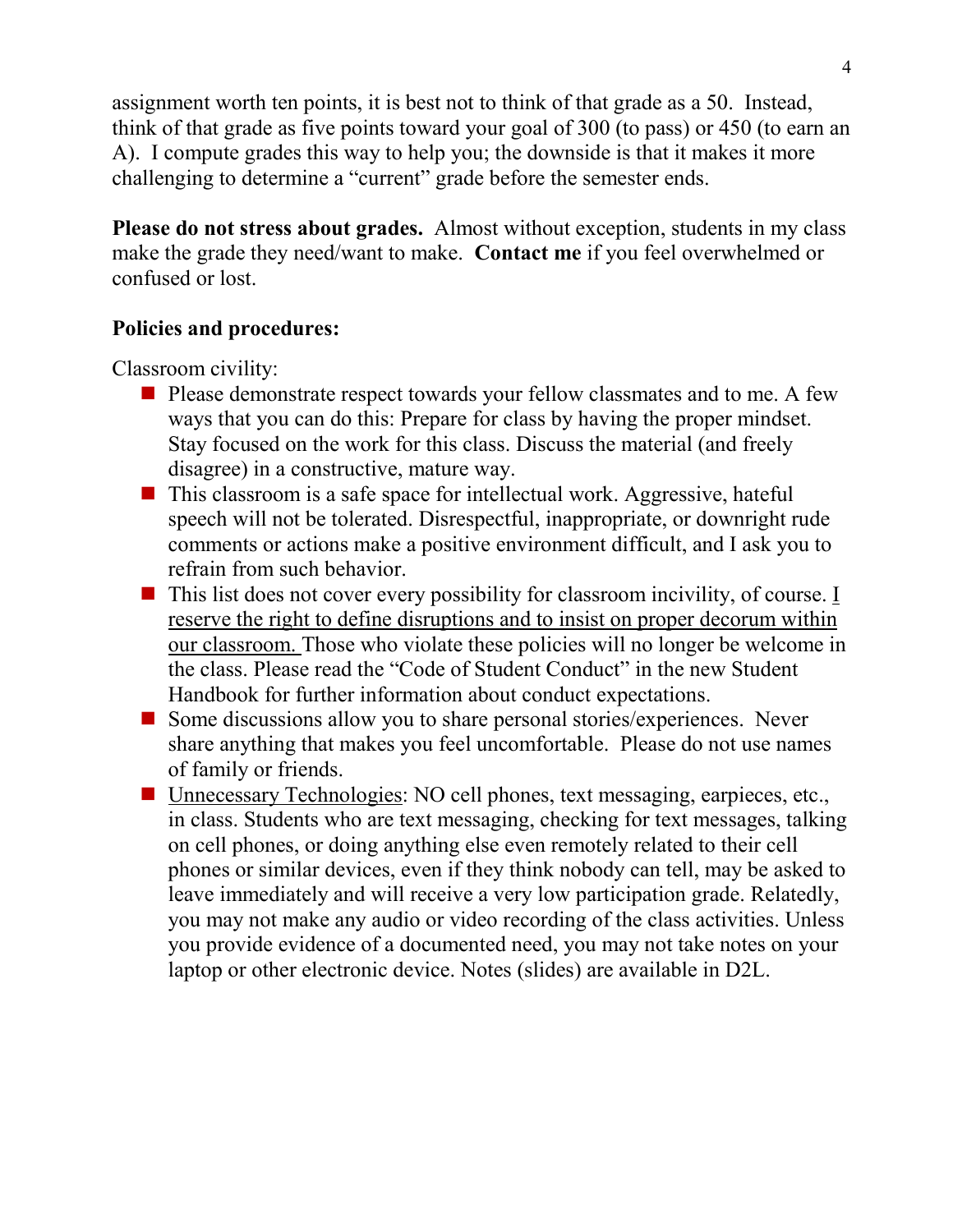## **Late and missed work:**

- Assignments are due in D2L by their announced dates/times. It is a good idea to upload the assignment a few hours before the deadline, just in case there are problems.
- Though this class does not emphasize grammar/usage, Turnitin will assess your paper for potential grammar/spelling/usage/ mechanics problems. It will also let you know whether there is a potential plagiarism issue. Before the due date, you may submit a rough draft of your paper multiple times without penalty to allow Turnitin to give suggestions about grammar/usage/spelling, etc. Turnitin is far from a perfect tool. Do not rely on it too much!

## **Plagiarism**:

Plagiarism is copying, paraphrasing, or rephrasing another's ideas without giving credit to the author(s). It may be just one sentence or the entire paper or somewhere in between – plagiarism is a serious academic offence. Plagiarism may result in one of the following: failure of the paper in question, a failing grade in the course, probation, or dismissal from APSU. When in doubt, document first and ask questions later.

## **Specific examples of plagiarism are:**

- copying without proper documentation (quotation marks and a citation) written or spoken words, phrases, or sentences from any source;
- summarizing without proper documentation (usually a citation) ideas from another source (unless such information is recognized as common knowledge;
- borrowing facts, statistics, graphs, pictorial representations, or phrases without acknowledging the source (unless such information is recognized as common knowledge);
- collaborating on a graded assignment without the instructor's approval; submitting work, either in whole or in part, created by another person, a professional service and used without attribution (e.g., paper, speech, bibliography, or photograph).

Please be aware that it is possible to self-plagiarize. Do not turn in a paper in this class that you wrote for another high school or college class. APSU uses Turnitin to check for plagiarism. I set the program to alert you of potential issues.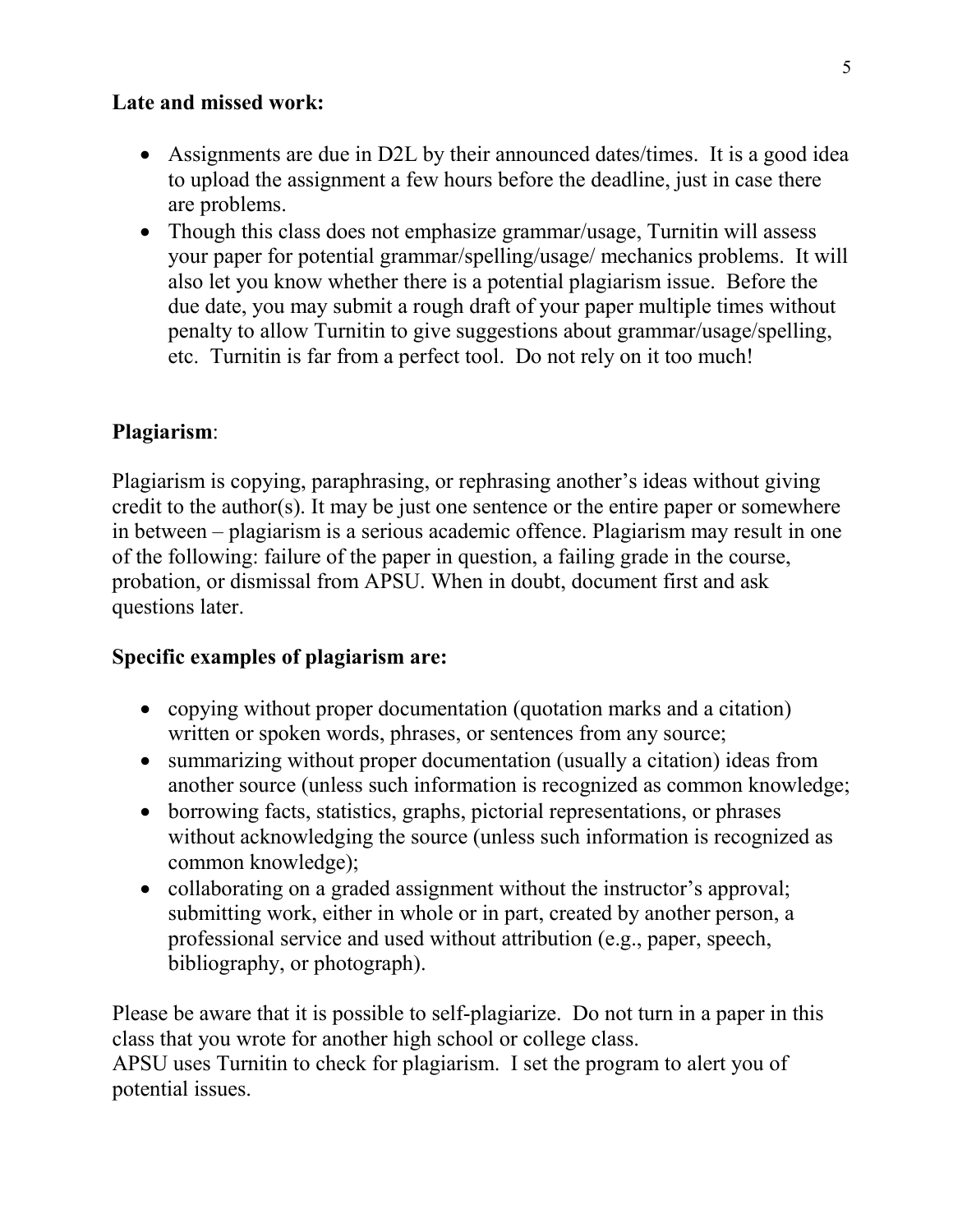## **Technical Support:**

APSU Help Desk: For Austin Peay email and OneStop login issues please call (931) 221-HELP (4357) or helpdesk $@$ apsu.edu.

Distance Education Helpdesk: For technical issues within the course itself please call (931) 221-6625 or [d2lhelp@apsu.edu.](mailto:d2lhelp@apsu.edu)

# **Class Cancellation Policy:**

Campus closures on account of weather, power outages, etc., may affect our class. Of course, unanticipated schedule changes may occur. Students are responsible for checking D2L and their email for further instructions and adjustments. If the university or this class is canceled for any other reason, students must check D2L for instructions.

**COVID-19 Syllabus Supplement – UPDATED January 10, 2022 for Spring '22**

**We should all continue to take steps to mitigate the spread of COVID-19. Masks are recommended for all faculty, staff, and students while indoors. To help keep our university community safe, vaccination and boosters are strongly encouraged and readily available, including at APSU's Boyd Health Services. Contact them at (931) 221-7107.**

**Any student exhibiting symptoms of COVID-19 should seek a test. If any student tests positive for COVID-19, or if an unvaccinated student is exposed to someone who has tested positive, that student is required to fill out the [COVID-](https://cm.maxient.com/reportingform.php?AustinPeayStateUniv&layout_id=19)[19 Self-Reporting Form](https://cm.maxient.com/reportingform.php?AustinPeayStateUniv&layout_id=19) and isolate for five days from the onset of symptoms. If fever-free without medication, and if other symptoms are improving, the student can return to normal activities on Day 6. The student is strongly encouraged to wear a mask through Day 10. To help prevent further spread, students who test positive should notify anyone with whom they were within six feet for more than fifteen minutes. Students missing class should email their instructors when possible. The COVID-19 vaccine, booster, and testing are still free and widely available through Boyd Health Services. Visit the [APSU](https://apsu.edu/coronavirus/index.php)  [Coronavirus Dashboard](https://apsu.edu/coronavirus/index.php) webpage for more information.**

**Please let me know if Covid affects you or your family.**